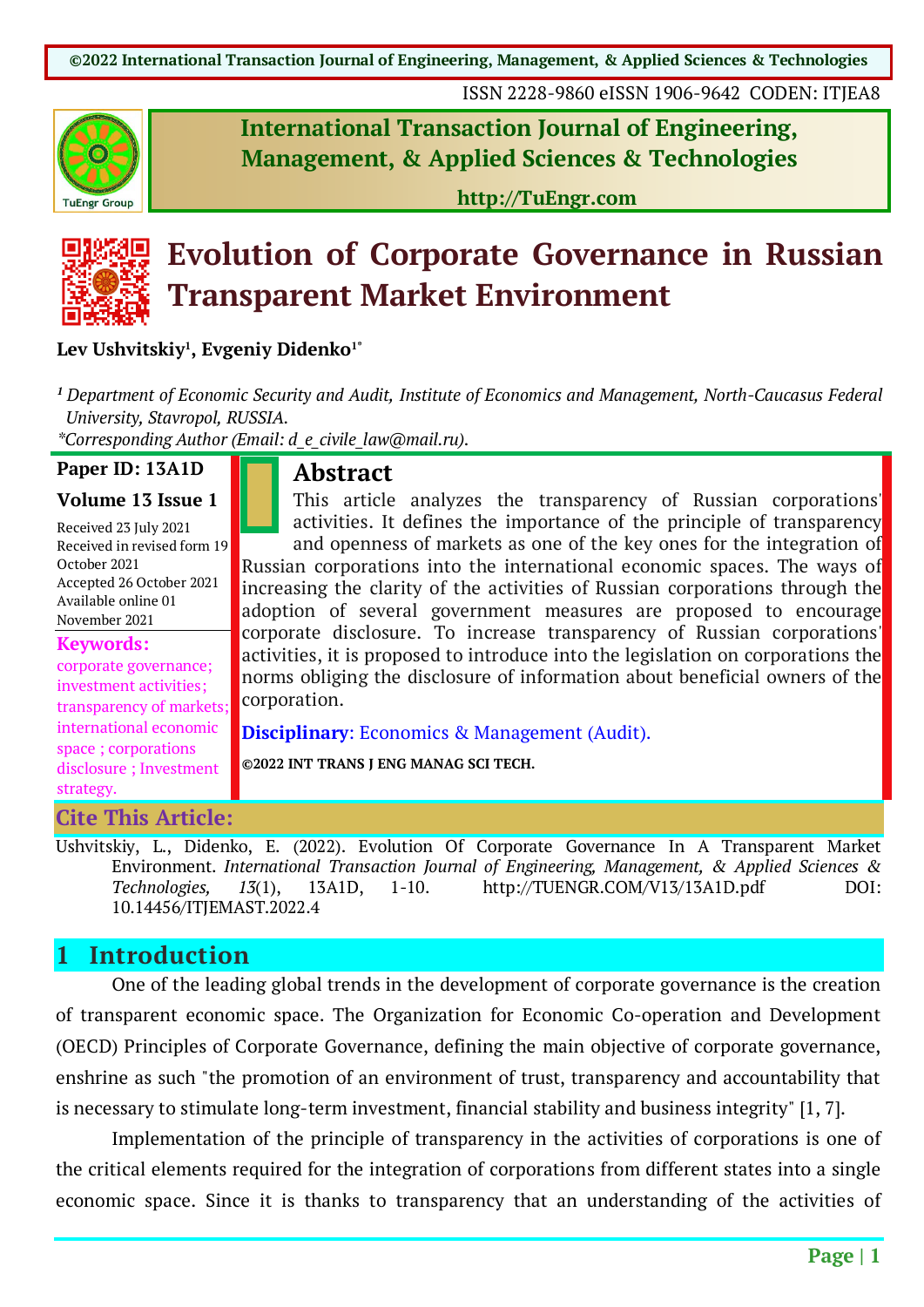corporations is created, the possibility of doing joint business, the creation of transnational corporations is facilitated, the mobility of assets and cash flows increases, and an inflow of additional investments is carried out [14].

Financial stability and investment are direct indicators of financial soundness. Economically developed countries, members of the OECD and the G20, believe that these indicators directly depend on the environment in which corporate governance is carried out. Their growth is associated with the development of trust, transparency, and responsibility in the market space [9].

At the same time, in our opinion, the primary category in this context is transparency, which stimulates both trust and responsibility. The transparency of corporate governance and the corporation's overall business creates an understanding of the direction of the company's development among investors and other stakeholders and creates an opportunity to analyze the prospects for the growth of the corporation. At the same time, corporation bodies, understanding the "openness" of their activities, will approach more responsibly in the performance of their official duties [10].

On one hand, corporate governance should contribute to the transparency of its economic activities, which is expressed in the publication of important information about its activities. On the other hand, the corporate governance mechanism should be transparent and understandable for investors and other stakeholders.

#### **2 Materials and Methods**

Within the framework of the scientific research, the dialectical method of cognition was used, which makes it possible to assess the relationship of various elements of corporate governance with each other, as well as with other economic and legal categories.

General scientific methods of theoretical knowledge were used: methods of statistical and logical analysis and synthesis - when considering the implementation of the principle of transparency of corporate governance, as well as its impact on the creation of a common basis for corporate governance for corporations of different states, the comparison method - when analyzing Russian and foreign economic structures, methods deduction and generalization - in the formation of conclusions based on the results of the study and determination of ways to increase the openness of the activities of Russian corporations, technologies of structural and graphic modeling - to visually display the sequence of ongoing economic analysis.

When writing this article, official sources of statistical information, official banks of court decisions, information and reference systems of legislation, sources of information on the activities of legal entities recognized in economic circulation and judicial practice were used.

## **3 Results and Discussion**

One of the primary OECD standards for increasing the transparency of the economic space was the requirement for member countries to introduce in their legal order effective legal mechanisms to disclose information about beneficial owners of companies [13].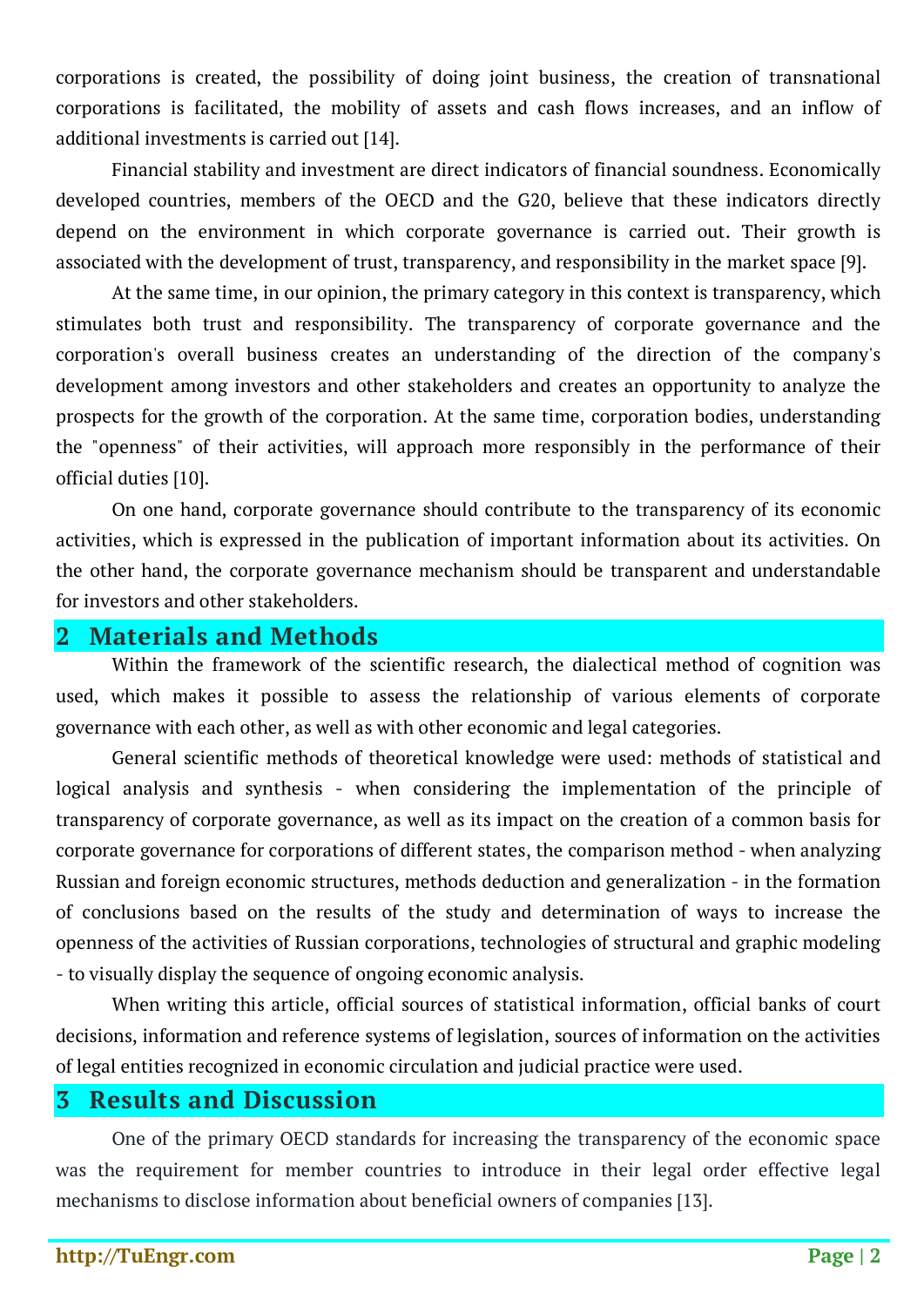According to a study of the Russian regional network for integrated reporting for 2018, the activities of 59% of Russian companies are non-transparent. And only 17.2% of corporations disclose information about their activities over the established legislative standards. More than 1000 large and medium-sized enterprises were selected for the study, incl-backbone and state companies [2].

In the Russian Federation, the economic activity of legal entities is not open. Most of the companies are limited liability companies - 96.7% (of all commercial organizations), which do not have an obligation to disclose information about their activities (Table 1).

| N <sub>0</sub> | Organizational and legal form of the corporation | Quantity  |
|----------------|--------------------------------------------------|-----------|
|                | limited liability company                        | 2 640 152 |
| $\mathcal{D}$  | joint-stock company                              | 57 986    |
| 3              | production cooperative                           | 8 9 6 2   |
| $\overline{4}$ | peasant (farm) economy                           | 6 0 23    |
| 5              | limited partnership                              | 253       |
| 6              | full partnerships                                | 210       |
|                | economic partnership                             | 5۸/       |

**Table 1**: The number of operating commercial corporations in the Russian Federation as of 09/01/2021

The lack of disclosure obligations for most corporations in the Russian Federation does not mean that they cannot publish important information about their activities on their initiative.

To verify the thesis about whether corporations disclose information on their initiative, we analyzed data available in open sources (including SPARK-Interfax) on ten randomly selected limited liability companies (from now on referred to as LLC) operating in the field of the Food Industry [6]. The research objects were enterprises, regardless of the volume of activities and the staff (the minor enterprise is ten people, and the largest is 637).

As the subject of disclosure, we analyzed the investment and another development strategy of the corporation, information on material transactions, information on the model and practice of corporate governance, corporate documents (constituent documents, decisions of general meetings of owners and corporate governance bodies, critical internal documents, lists of affiliates, etc. .p.), as well as financial statements for the last three years (which at the time of the study should have been submitted to the authorized state bodies) [7, 12]. The analysis results are shown in Table 2.

If these documents and information are available, it is possible to assess the effectiveness of the corporate governance methods used in the company and the prospects for its development in general.

The survey results show that none of the corporations discloses corporate documents, material transactions, and the used corporate governance model and practice. Only in 2 out of 10 corporations on companies' websites can you find data on the company's economic strategy. Then, this is not a document adopted/approved by the corporate governance bodies, but only information about the proposed paths of development of the corporation, which is not an investment, but an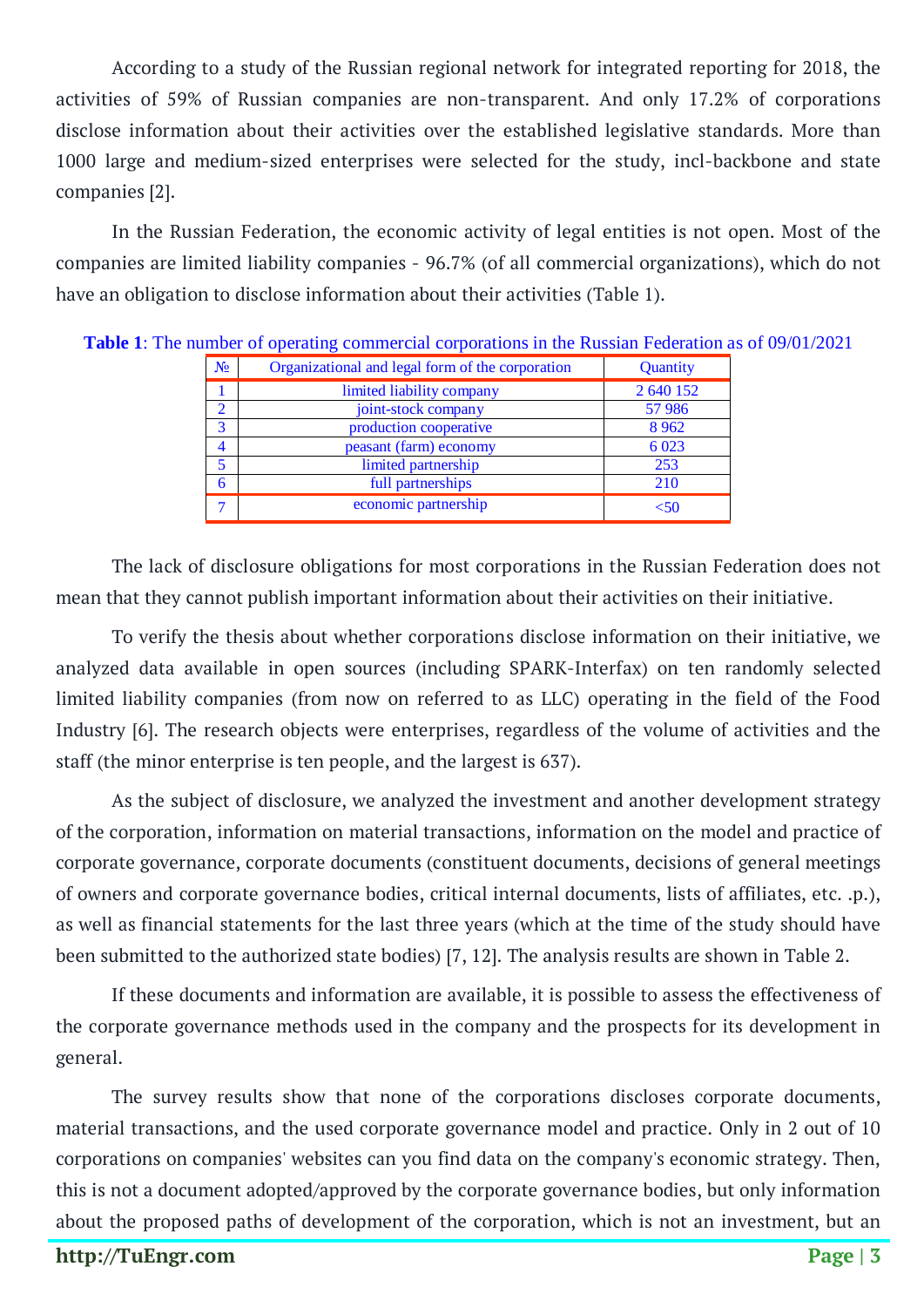overview purpose. They provide accounting statements of corporations, according to Rosstat and the Federal Tax Service.

| <b>THOICE.</b> Disclosure of information about their activities by inassian EECs |                                                        |                                                 |                                            |                         |  |  |  |
|----------------------------------------------------------------------------------|--------------------------------------------------------|-------------------------------------------------|--------------------------------------------|-------------------------|--|--|--|
|                                                                                  | Documents and information disclosed by the corporation |                                                 |                                            |                         |  |  |  |
| Corporation name                                                                 | Corporate<br>documents                                 | Investment<br>strategy/material<br>transactions | Corporate governance<br>model and practice | Financial<br>statements |  |  |  |
| LLC «Mechta»                                                                     |                                                        |                                                 |                                            |                         |  |  |  |
| LLC «Lider»                                                                      |                                                        |                                                 |                                            |                         |  |  |  |
| LLC «Kamenskiy Maslozavod»                                                       |                                                        |                                                 |                                            |                         |  |  |  |
| LLC «Molochnyy Dom»                                                              |                                                        |                                                 | $\overline{\phantom{0}}$                   |                         |  |  |  |
| LLC «Torgovyi Dom»                                                               |                                                        |                                                 |                                            |                         |  |  |  |
| LLC «Yel'nikovskoye Raypo «                                                      |                                                        |                                                 |                                            |                         |  |  |  |
| LLC «Agrofirma Krimm»                                                            |                                                        | $+/-$                                           |                                            |                         |  |  |  |
| LLC «Selyanin»                                                                   |                                                        |                                                 |                                            |                         |  |  |  |
| Lopatinskii Bekon LLC                                                            |                                                        | $+/-$                                           |                                            |                         |  |  |  |
| LLC «Vertunovskoe»                                                               |                                                        |                                                 |                                            |                         |  |  |  |

**Table 2**: Disclosure of information about their activities by Russian LLCs

Thus, LLC, the most common organizational and legal form of corporation in Russia, does not have an obligation to disclose important information about its economic activities, incl. corporate governance. On their own, they do not take the initiative to disclose such information.

In our opinion, to stimulate the transparency of corporate governance, it is necessary to carry out a set of measures at the state level, including:

- the establishment of measures of state support for corporations in which the activities of corporate governance bodies are transparent, the creation of criteria for "openness" for such support measures;

- development of draft corporate documents containing an example of the description in the reports of the corporation, the existing model and practice of corporate governance, as well as other significant aspects of corporate governance;

- introduction into the legislation on corporations of norms obliging to disclose information about the beneficial owners of the company;

- dissemination of information in the media about the need to disclose information about corporate governance to create a transparent economic space;

It is necessary to establish clear criteria for recognizing the activities of corporations as transparent, the observance of which is necessary to obtain government benefits.

First, the corporation should disclose information (at least summarized) about the main areas of its activities, the existing business model, and investment strategy. Of course, we are not talking about the disclosure of know-how or other production secrets. In this case, the goal is to create a shared understanding among investors and other stakeholders of the prospects for the firm's development.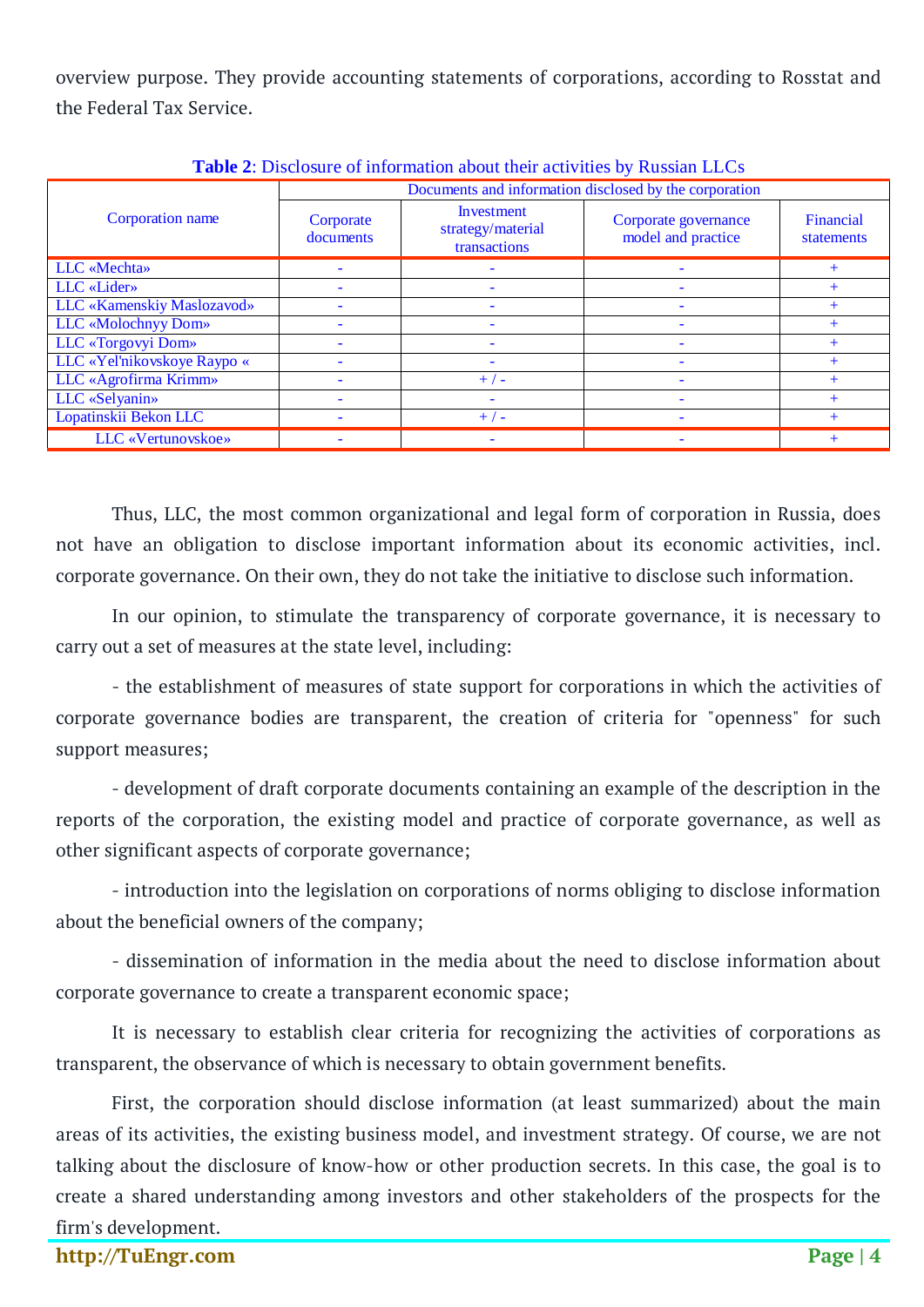Then, documents/information should be published that reflect the competence of the governing bodies of the corporation, established by the constituent and other corporate documents, and a list of persons included in the governing bodies of the corporation. Separately, you should reflect information about the affiliates of the corporation.

In our opinion, in addition to the formal reflection of information about the above persons, it is also necessary to describe the existing corporate governance model and practice in the corporation.

These economic categories are interconnected - the corporate governance model forms a system of interrelated elements of the corporate governance mechanism, and the corporate governance practice reflects the efficiency and effectiveness of the existing model [8].

Thus, summarizing, we can say that the model and practice of corporate governance show the effectiveness of the existing corporate process of organizing activities based on the interaction of the subjects of corporate governance with each other and with other stakeholders.

In the course of the analysis of the reporting of various Russian corporations, it was found that, as a rule, attention is paid to the model and practice of corporate governance only in large holding groups.

Thus, Sberbank PJSC reflects in its annual reports the functional relationship of all corporate governance entities existing in the corporation, with the help of which it is possible to determine the nature of the relationship between the owners of the corporation represented by the general meeting of shareholders and other management bodies [3]. Thus, this system is essentially a corporate governance model.

As a characteristic of this system, Sberbank indicates in the reports the measures are taken to improve it (for example, the introduction of electronic voting procedures for shareholders, the formation of up to 1/3 of the Supervisory Board by independent members, the functioning of the committee for interaction with minority shareholders, etc.).

In addition, the corporation publishes in its annual reports information on the number of participants in the annual meeting of shareholders (for the reporting and previous year), the presence of a quorum, and the number of persons who voted electronically (Interfax, 2020). Also, Sberbank publishes the results of sociological research of a survey of minority shareholders on satisfaction with the exercise of their rights as owners of bank shares, which indicates that there are additional guarantees for the owners of the corporation [14].

The above factors characterizing the corporate governance model at Sberbank also reflect the practice of implementing various elements and methods of corporate governance.

In the annual reports of PJSC Gazprom, a separate subsection, "Model of corporate governance in PJSC Gazprom," is highlighted, reflecting the essential aspects of the model and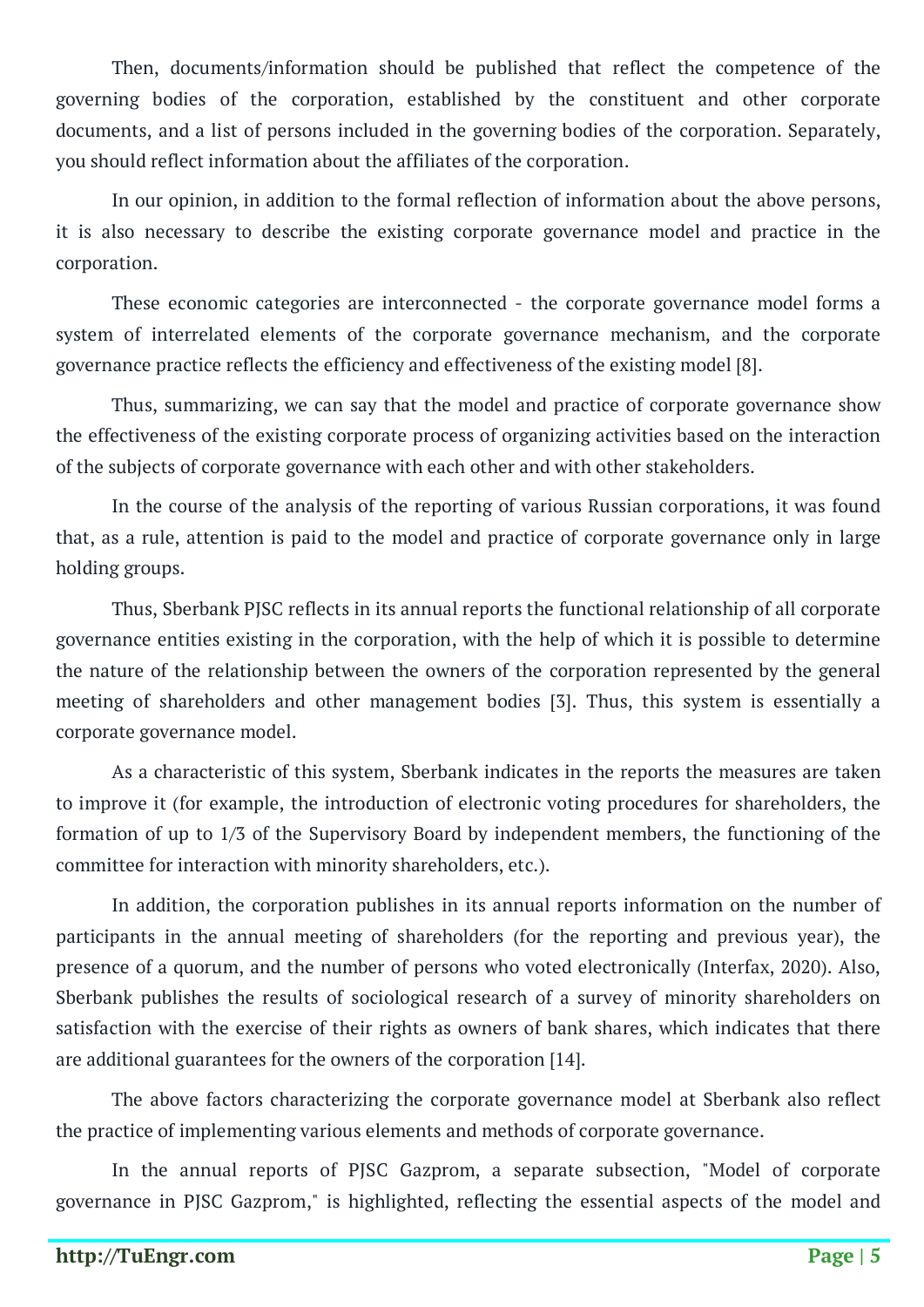practice of corporate governance (information transparency, the priority of shareholders' rights, etc.) [5]. Furthermore, as in the reports of Sberbank, the functional connection of all subjects of corporate governance is disclosed.

Thus, revealing the content of the model and practice of corporate governance, it is necessary to reflect the nature of the relationship between the governing bodies of a corporation, the main features that characterize corporate governance in a given company, and the prospects for its development.

The third block of information published by the corporation should be associated with the concluded significant transactions in the last two years of the firm's activity. For a uniform approach to understanding material transactions, one can take large transactions provided for by the legislation on business entities (the transaction price is more than 25% of the book value).

At the same time, the material terms of such a transaction should be published, as well as the presence/absence of its approval by the relevant bodies of the corporation and the results of voting on approval.

The availability of information on the most significant transactions allows one to evaluate the strategic partners of the corporation to determine the main areas of spending. The results of voting on the approval of such transactions reflect the presence/absence of unanimity in the activities of the corporate governance bodies.

The list of information proposed for disclosure and possible state support measures for corporations for this is presented in Figure 1.



**Figure 1**: Government Measures to Encourage Corporate Disclosure.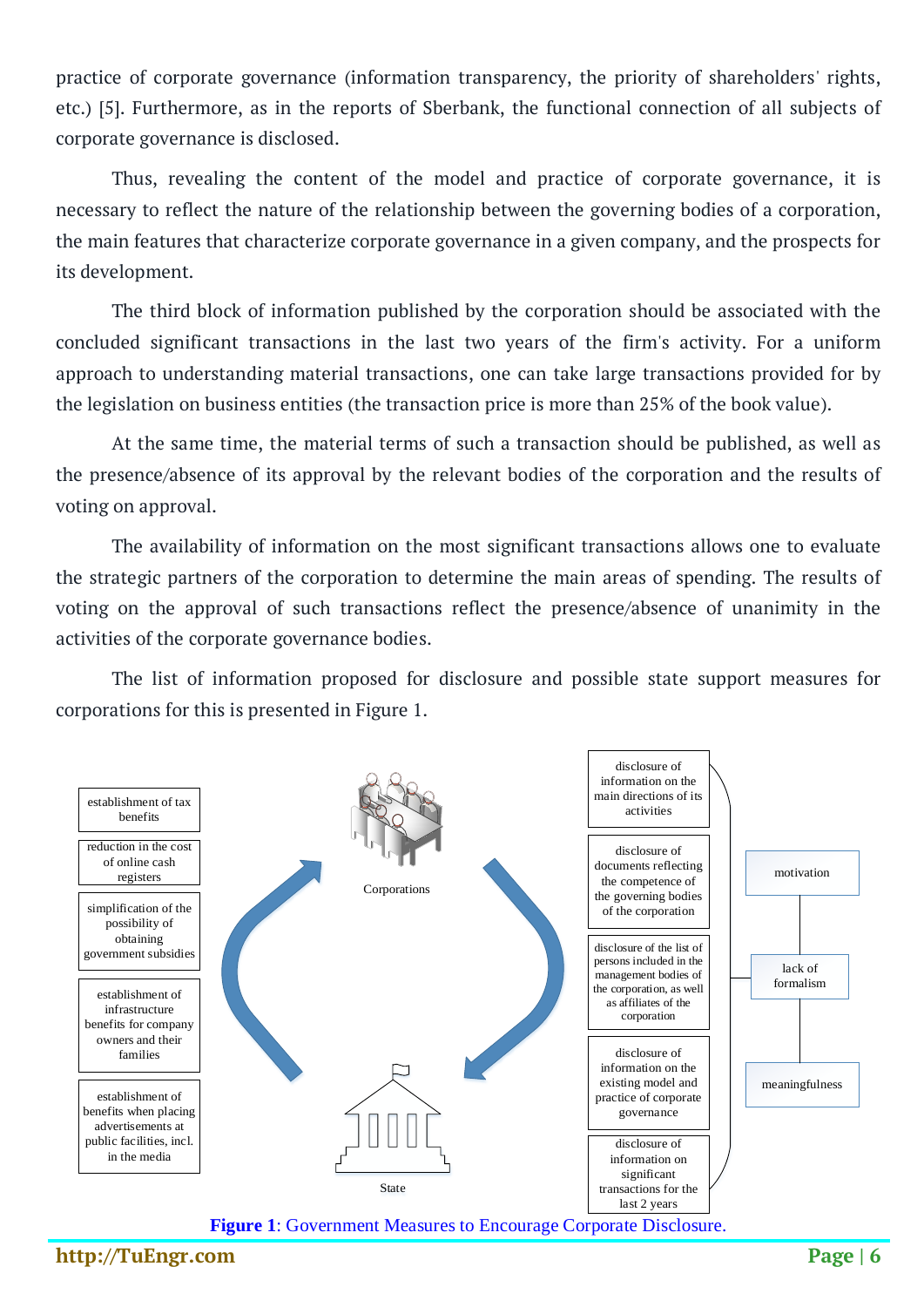The disclosure by the corporation of all three blocks considered above will be the basis for the provision of state benefits to it.

In addition to government measures to encourage disclosure, there should also be mandatory disclosure measures.

The main one, in our opinion, in the area of disclosure of information on corporate governance, is information about the actual beneficiaries of the corporation. The need to disclose such information has been repeatedly stressed by the OECD. For example, within the framework of the OECD "global forum" that we considered at the beginning of this paragraph, the commonwealth of states adopted that one of the basic standards of corporate governance is the introduction in countries of legal mechanisms for the disclosure of information on beneficial owners of corporations [13].

Also, as the main anti-corruption measures, the OECD recommends that the governments of states introduce mandatory requirements for disclosing certain information about companies, incl. on the issues of "actual (beneficial) owners" [9].

The availability of information about the real owners of the corporation allows investors and other interested parties to analyze the activities of the "real" owners, their experience in other corporations, and the success of their business. On the other hand, in the event of damage to the corporation's interests, through the approval of unfavorable transactions, bringing the company to bankruptcy, etc., it is also possible to present claims against the owners of the corporation [11].

State bodies, having information about the owner of the corporation, can analyze, in established cases, the flow of funds in his accounts, prevent actions from evading taxes, withdrawing funds to offshore. Which is impossible in the absence of information about such a person (Figure 2).



**Figure 2**: Indirect ownership of Russian corporations through offshores

Information about the company's actual beneficiaries should be publicly available so that any interested parties can use it. The possibility of obtaining such data only through special requests creates unreasonable bureaucratic obstacles, does not prevent the corporation from evading information even at the request of state bodies, despite the measures of responsibility. So,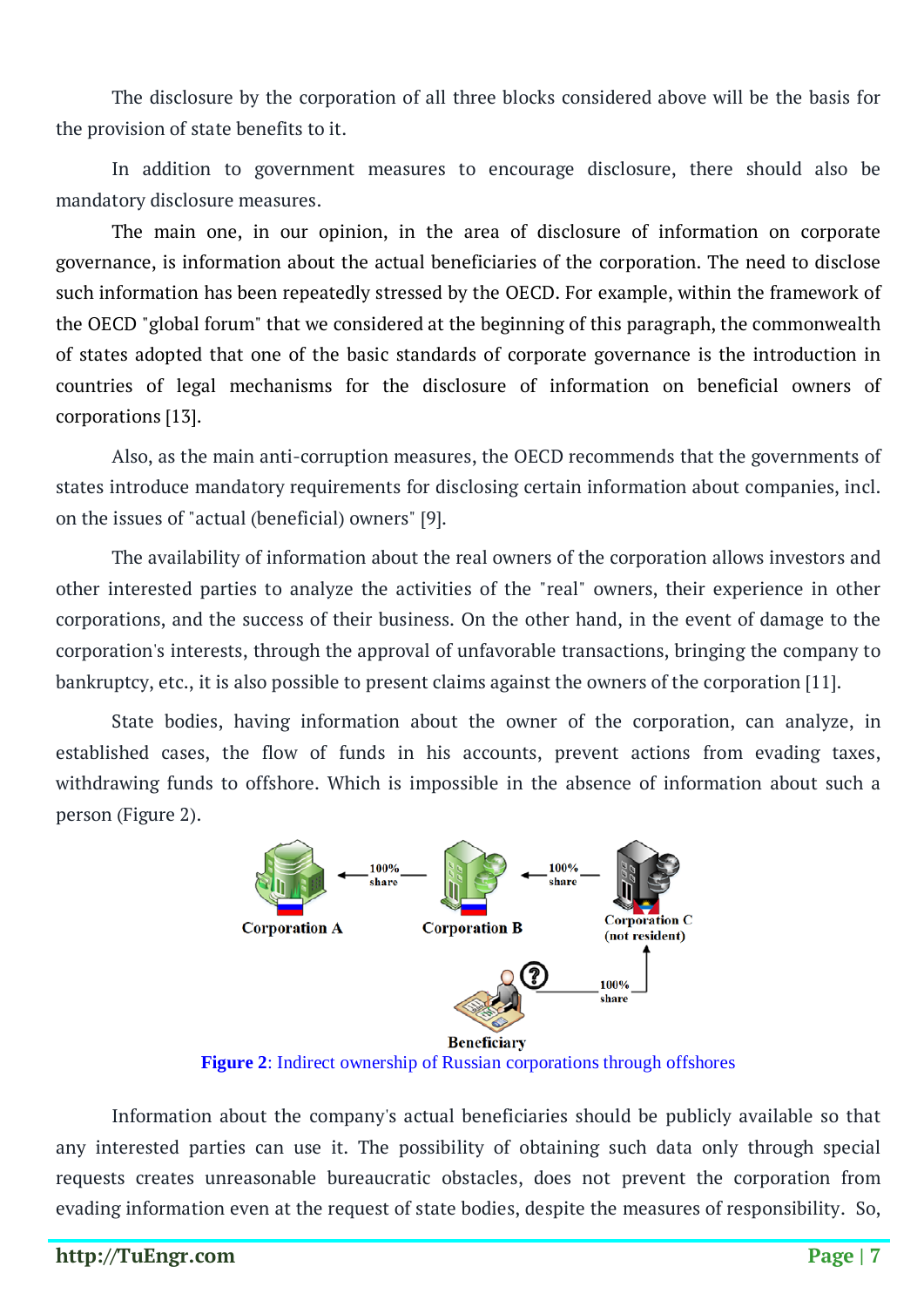article 19.7 of the Code of Administrative Offenses of the Russian Federation provides for punishment for legal entities for failure to provide information to state bodies for 3 to 5 thousand rubles. However, such measures are unlikely to be a significant obstacle to those involved in asset stripping schemes or tax evasion schemes [4].

At the same time, information should be explicitly disclosed about individual owners and not about legal entities participating in the chain of ownership of the corporation.

Based on the above facts, we consider it necessary to enshrine in the legislation on corporations of Russia the obligation for all legal entities, regardless of their organizational and legal forms, to disclose information about their actual beneficiaries, individuals. Even if the latter owns the company through a chain of other legal entities, regardless of the number of these "links."

In addition, it is necessary to establish corresponding measures of responsibility for the nonfulfillment of this obligation, entailing the administrative suspension of the corporation's activities.



**Figure 3**: Government Measures to Promote a Transparent Market in Russia

The final state measure to increase the transparency of the activities of corporation bodies we propose is the dissemination of information in the media about the need and importance of disclosing information about organizations' economic activities and corporate governance. In addition, the publication of such information can be carried out on state portals on the Internet.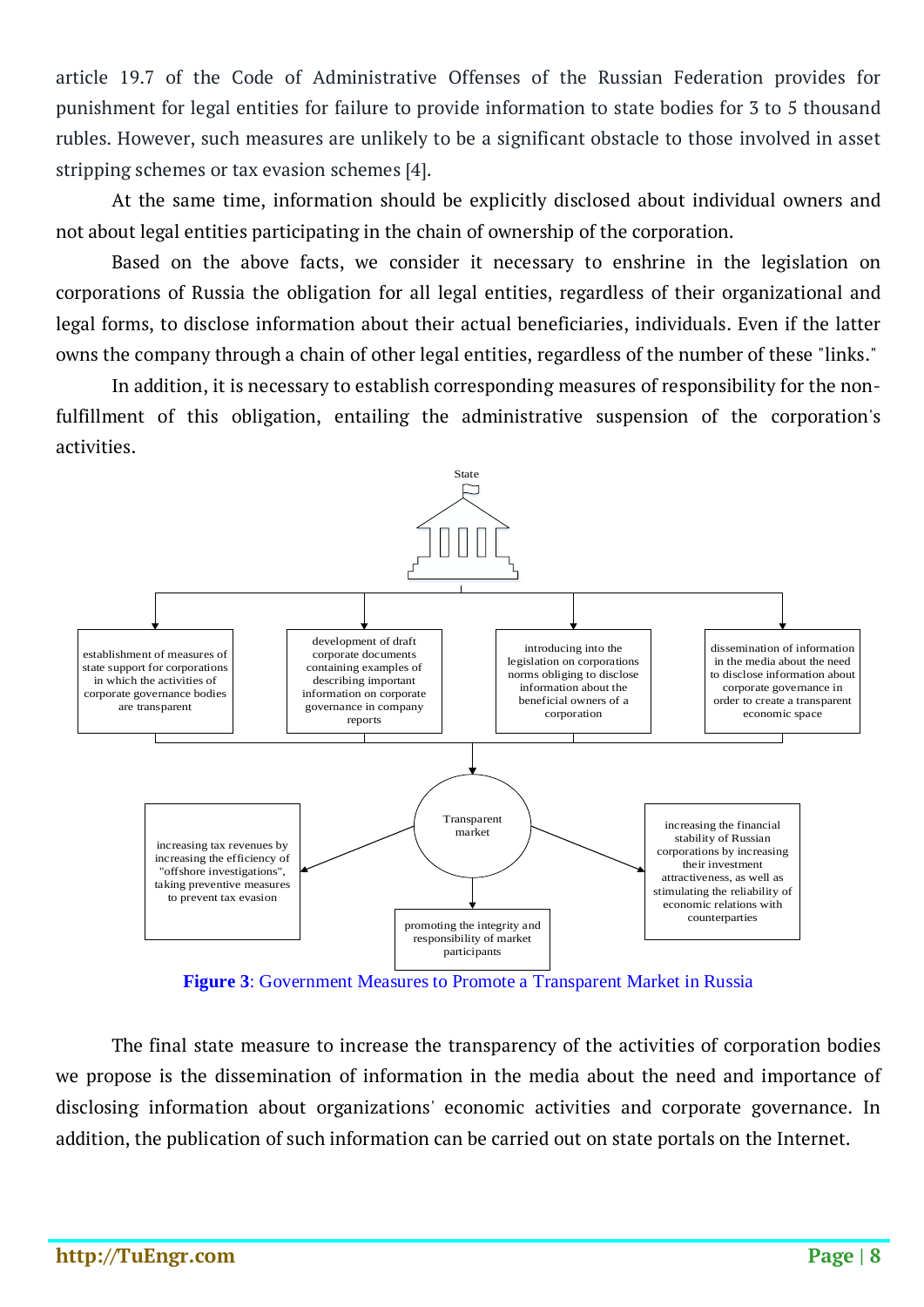In such publications, it is necessary to substantiate why the transparency of corporate activities will have a beneficial effect on the economic environment and improve the welfare of both the state and organizations.

The most significant positive factor for the state is the possibility of increasing tax revenues since the effectiveness of "offshore investigations," preventive measures of the state to prevent tax evasion will increase. For Russian, corporations increase their financial stability. On the one hand, it improves investment attractiveness, which creates an opportunity for a corporation to use capital more efficiently by attracting additional investments, incl. foreign, on the other hand - the transparency of economic activity contributes to the creation and strengthening of economic ties with counterparties (suppliers, creditors, banks). Both investors and counterparties have the opportunity to analyze the performance of Russian companies performance and the effectiveness of the existing corporate governance mechanism, i.e., and it becomes possible to assess the prospects for the development of corporations.

To increase the openness of the activities of Russian corporations, the following set of measures is proposed, the adoption of which should be carried out by authorized state bodies (Figure 3).

These measures are not exhaustive, and it is possible to use other incentive measures to promote the transparency of the activities of Russian corporations. However, in our opinion, these government measures are the most effective at the first stage of "building" a transparent market.

**4 Conclusion**

Based on the analysis results, it was established that one of the leading global trends in the development of corporate governance is the creation of transparent economic space. Such a space stimulates the conscientiousness and responsibility of turnover participants, increases the investment attractiveness of corporations, increases government revenues from taxation, and facilitates the integration of various corporations into a single economic space. Because, thanks to transparency, corporations of different states develop an understanding of their activities and increase trust in each other. In the Russian Federation, the economic activity of legal entities is not open. Most of the companies are limited liability companies - 96.7% (of all commercial organizations), which do not have an obligation to disclose information about their activities. According to the study results, it was found that these corporations do not disclose information about their financial and economic activities voluntarily. For increasing transparency of Russian corporations' activities, it is proposed to introduce into the legislation on corporations the norms obliging the disclosure of information about the beneficial owners of the corporation. These measures are not exhaustive; it is possible to use other incentive measures to promote the transparency of the activities of Russian corporations. However, in our opinion, these government measures are the most effective at the first stage of building a transparent market.

### **5 Availability of Data and Material**

Data can be made available by contacting the corresponding author.